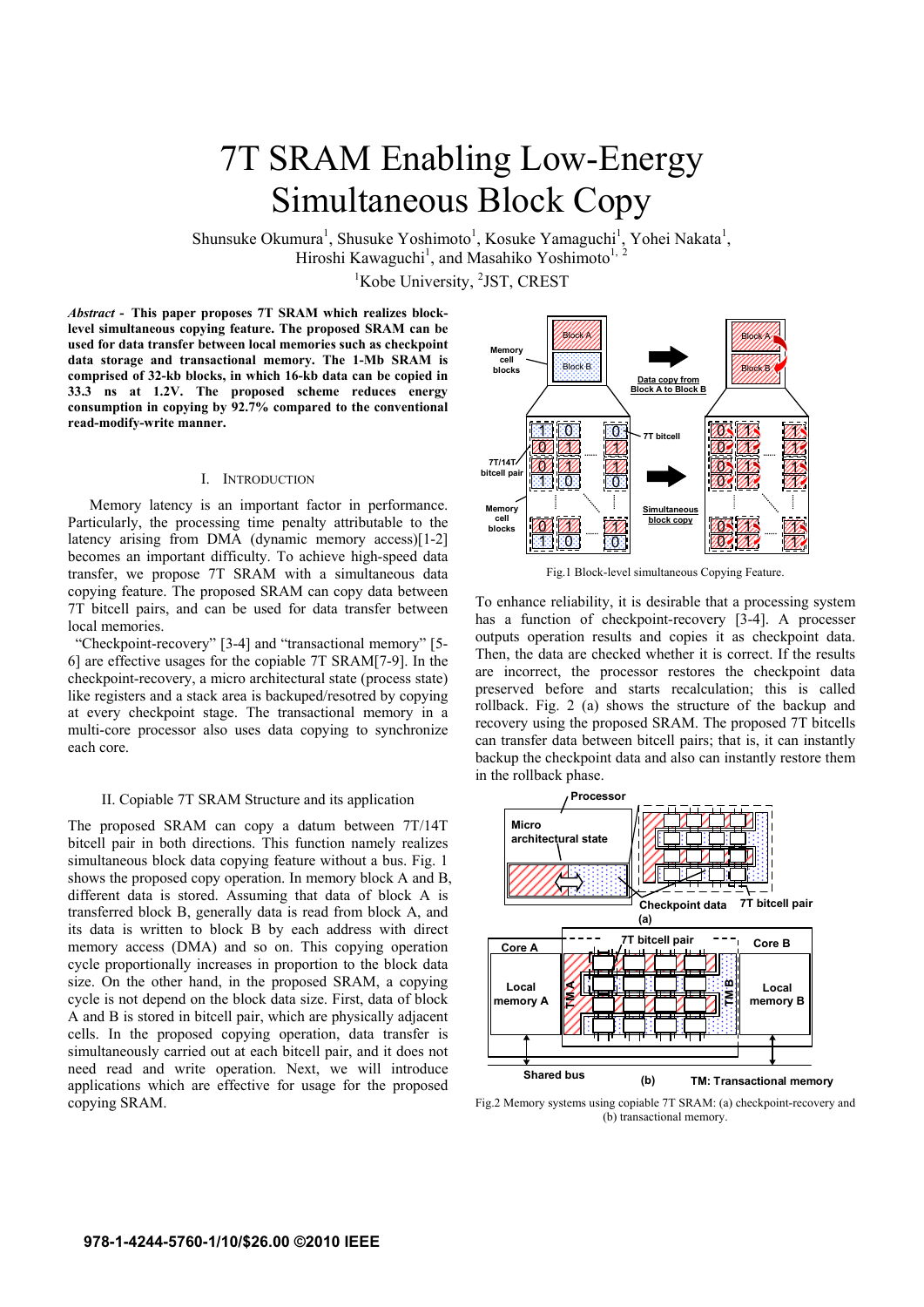In a multi-core processor, use of transactional memory improves parallelism and enhances performance [5-6]. A program result that was executed speculatively on each core must be broadcast to others through its transactional memory; the transactional memories keep multi cores consistent. Copying between transactional memories is normally done by DMA or software-copying via the shared bus, but the latency arising from such modes of data transfer turns out to have too much time overhead. The proposed structure, which can be exploited as transactional memory, is presented in Fig. 2 (b). The 7T bitcell pairs are shared by two cores and connected without a shared bus. The transactional memories can be copied each other at high speed and low energy.

# III. Simultaneous Copying Scheme with 7T Memory Cell

Shown in Fig. 3 is layout and schematic of the proposed copiable 7T bitcells that makes such high-speed data copying possible. The 7T bitcells connect their internal nodes to each other using pMOS transistors. They can improve the reliability when one bit of datum is stored in the two bitcells [7-9]. We make use of the memory cell construction, but the supply voltages of the two bitcells are separated (VDDA and VDDB). Consequently, we can realize a data transition between the upper bitcell A and lower bitcell B. In addition, bitcells A and B can be independently accessed because bitlines are separated, which is suitable to the transactional memory.



Fig.3 Copiable 7T bitcell pair: (a) layout and (b) schematic.

The 7T bitcell pairs are controlled by a CTRL signal as well as by the separated supply voltages: when CTRL is "low", the bitcells are connected; when it is "high", they are separated. Simulated waveforms in a data copying sequence are presented in Fig. 4. Therein, a datum in bitcell A is copied to bitcell B (upper to lower). Four clock cycles are necessary for copying:

1. First, WLB is activated and BLB and VDDB are discharged. At this time, the internal nodes of bitcell B are destroyed.

2. Next, WLB is negated, and BLB is charged to the supply voltage. The preparation for data writing onto bitcell B in the subsequent clock cycle is done.

3. Then, CTRL is asserted and connects the upper bitcell A's internal nodes to the lower bitcell B's to write the bitcell A's datum to bitcell B (copying).

4. Finally, copying is completed by disabling CTRL and recharging VDDB. Data copying can be done in both directions; copying from bitcell B to bitcell A is also possible by carrying out the opposite operation.



Fig.4 Copy sequence waveform.



Fig.5 Copiable SRAM Scheme.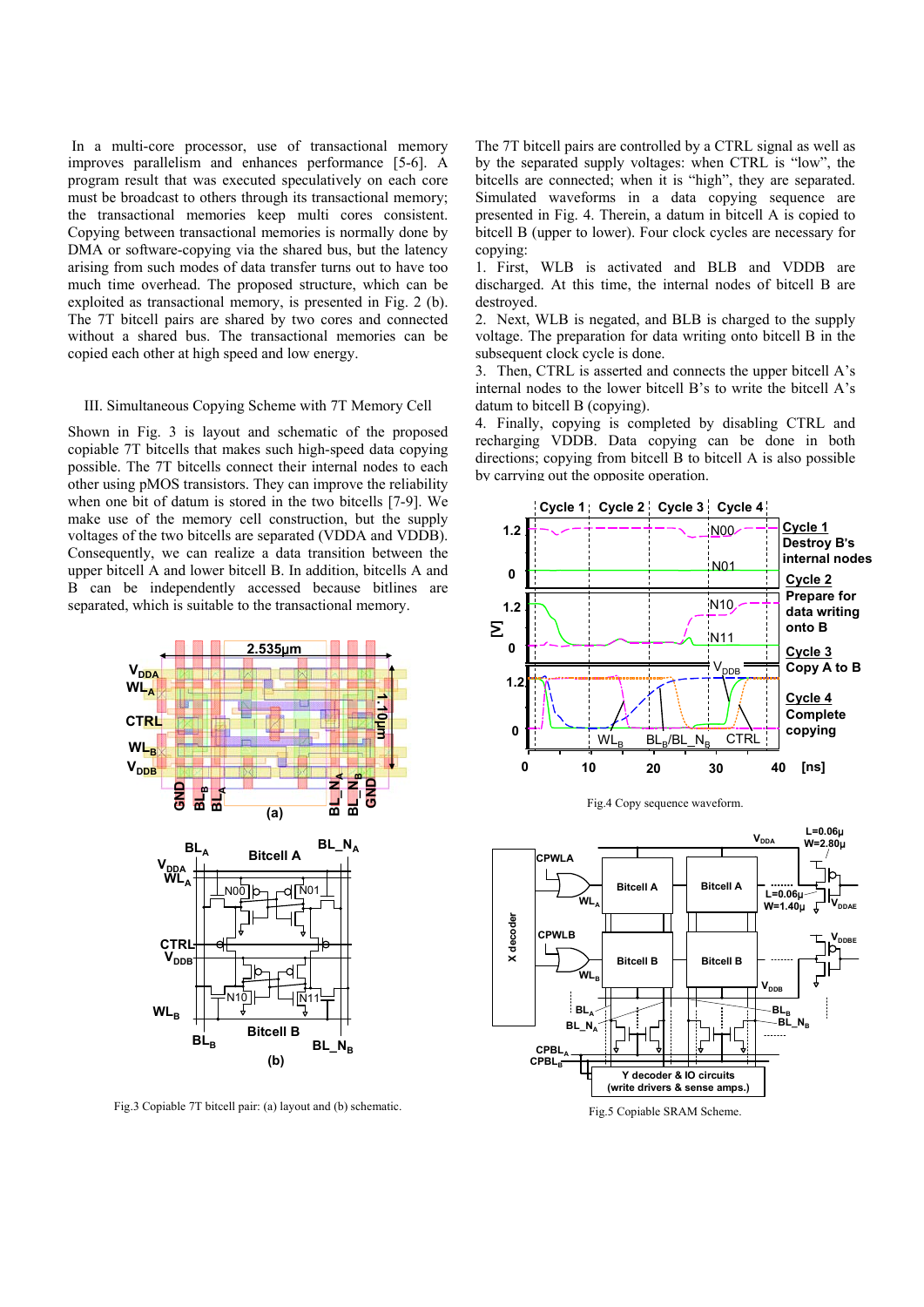The peripheral circuits and bitcell pairs in the copiable SRAM are presented in Fig. 5. All bitcell pairs in a memory block can be copied simultaneously. In our design, the memory block size is 32 kb, and VDDA and VDDB for it are discharged and recharged by large buffers. Wirings of VDDA and VDDB are connected along with the row direction. Usually, VDDA and VDDB are at a supply voltage, but while copying, they are controlled on a block-by-block basis according to the above sequence. During copying, WLA and WLB are controlled as well, with NOR gates by CPWLA and CPWLB signals aside from the output from the X decoder. When the CPBLB signal is "high", both bitlines (BLB, BL\_NB) are discharged. The data size that can be copied simultaneously is scalable by using this structure. The time penalty for copying is independent of the size even if we increase the memory block capacitance.

## IV. Results

The proposed SRAM with the copy function has been implemented in a 65-nm CMOS process. Fig. 6 shows a layout of a 32-kb SRAM block and a photograph of a 1-Mb 7T SRAM test chip and the layout of a 32-kb memory block. The 1-Mb SRAM comprises  $32 \text{ kb} \times 32 \text{ blocks}$  (one memory block is 128 rows  $\times$  8 columns  $\times$  32 bit/words). Area overheads of peripheral circuits including VDDA/VDDB and CTRL buffers (Copy buffers) is 0.12%.



**65-nm CMOS process** 

Fig.6 Die photograph and layout.

A measured Shmoo plot of the copy function is shown in Fig. 7. We verified a 0.475-V copy operation at an operating frequency of 1 MHz. Additionally, we confirmed, at 120MHz, the copy functions at 1.2 V, in which case data copying of 16 kb (a half of 32 kb) takes only 33.3 ns (= four clock cycles of 120 MHz).



Fig.7 Measured copy function Shmoo plot.

The measured energy consumption and cycle time is depicted in Fig. 8 (a) and (b). Using the proposed copying scheme, copying all data is possible merely by charging and discharging a half of all wordlines, all bitlines, and all CTRL signals at once. In contrast, in a normal read-modify-write copy, it is impossible to read and write all the data at once. Reading and writing data in different columns incurs multiple charging and discharging of the wordlines and bitlines. Therefore, the proposed scheme makes it possible to reduce energy consumption in copying by 92.7% (1/14) compared to conventional read-modify-write functions. In addition, the clock cycle is reduced dramatically; in conventional functions, it takes  $64 \times 8 \times 2$  clock cycles  $(64 \times 8 \text{ reads and } 64 \times 8$ writes), although it can be reduced to only four clock cycle in our scheme. In other words, the proposed SRAM achieves high-speed copying scheme.

# V. Conclusion

We designed a 7T SRAM which realizes block-level simultaneous copying feature in 65-nm process technology. The copying function of proposed SRAM is suitable for data transfer between local memories such as checkpoint data storage and transactional memory. The 1-Mb SRAM comprises 32 kb  $\times$  32 blocks. In the copiable SRAM, 16-kb data can be copied in 33.3 ns at 1.2V, 120 MHz. The proposed